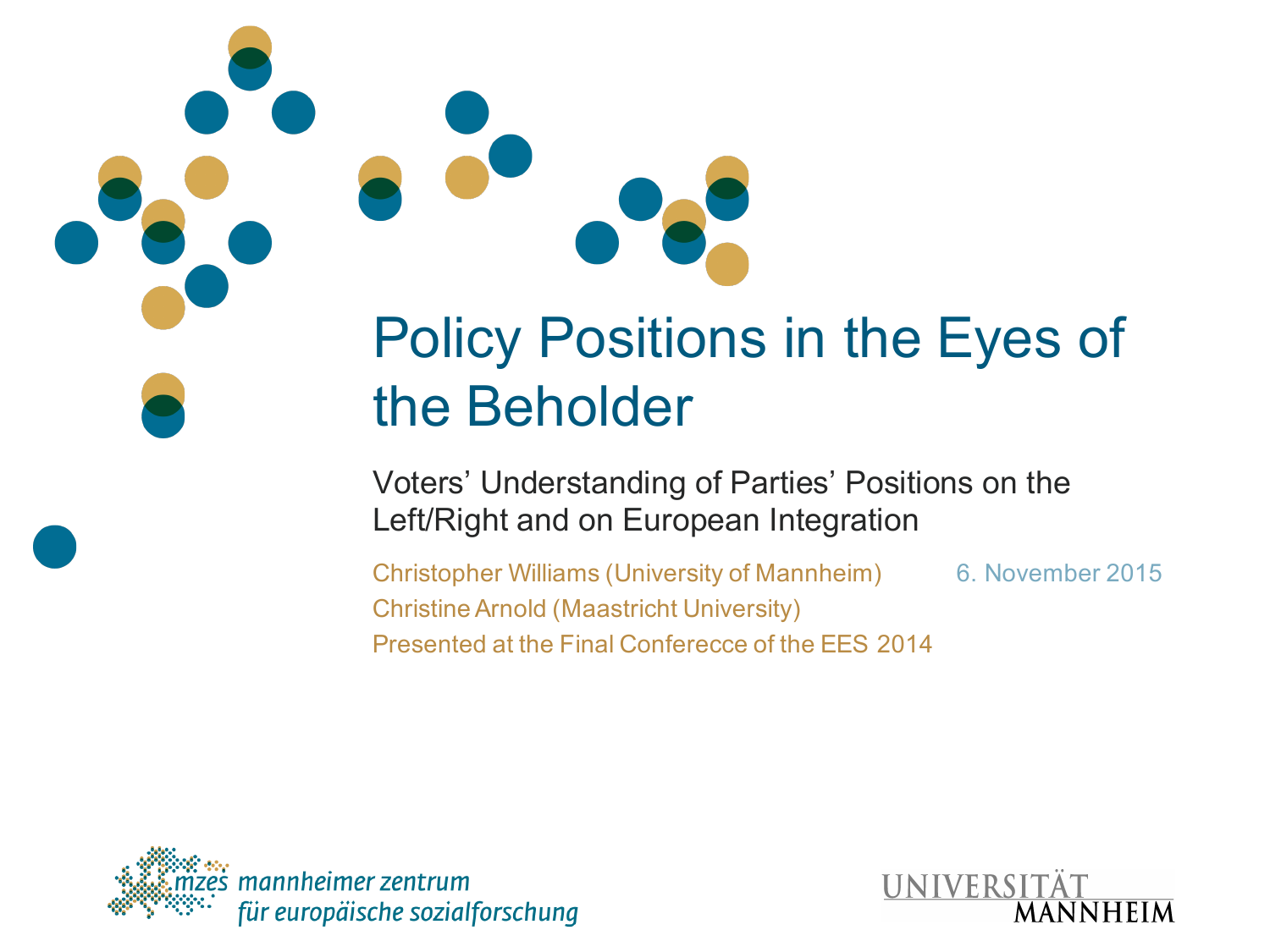## Research Question

- How accurate are voters in identifying the positions of parties in salient policy domains?
- What are the determinants of accurate placement of parties on a left/right spectrum and an EU integration spectrum?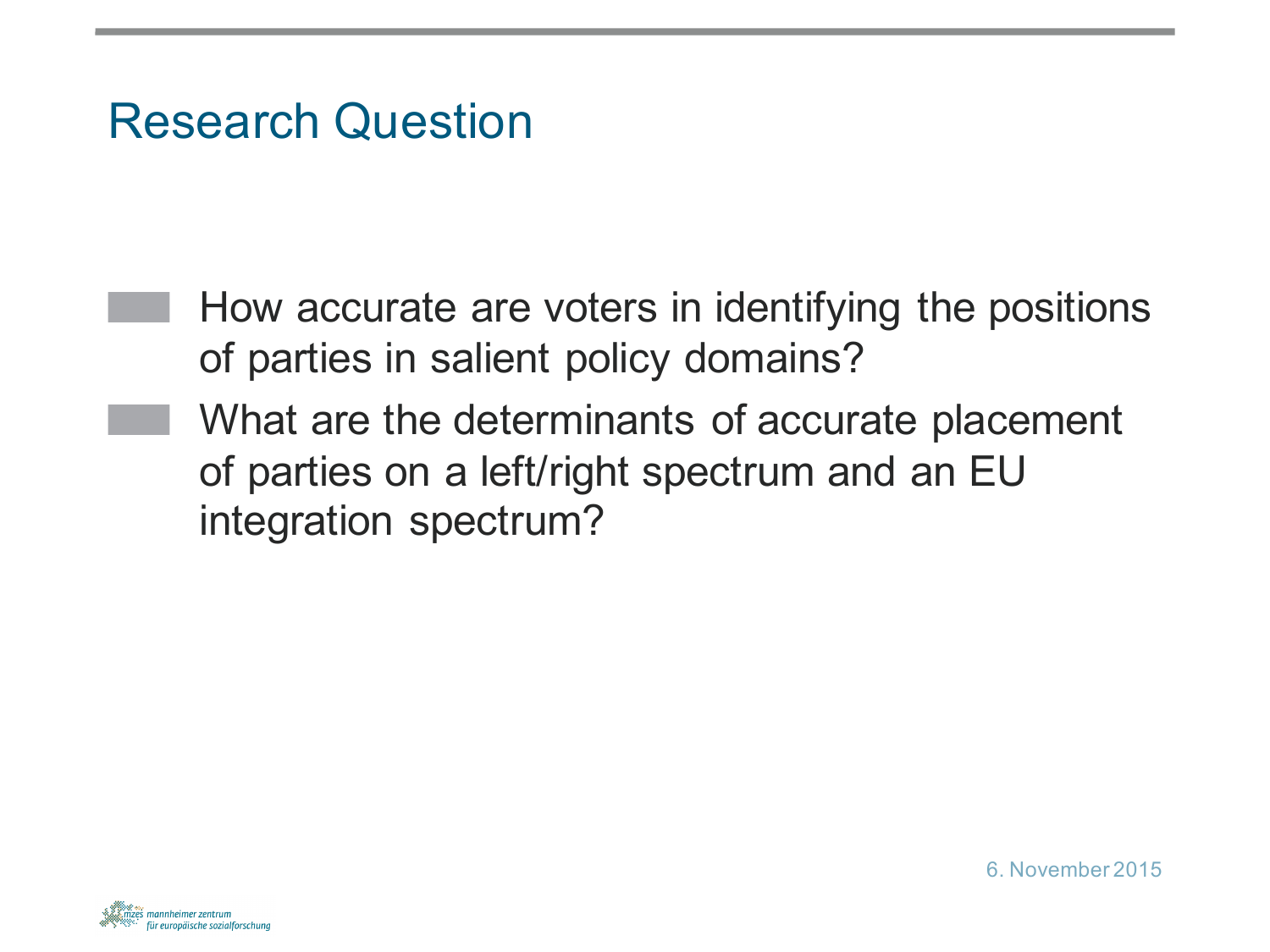## Who Cares?

Informed public understanding of party positions is necessary for representative democracy to work properly.

- Parties adjust positions according to public preferences.
- Public votes based on party position
- If the public is uninformed, this model doesn't work.

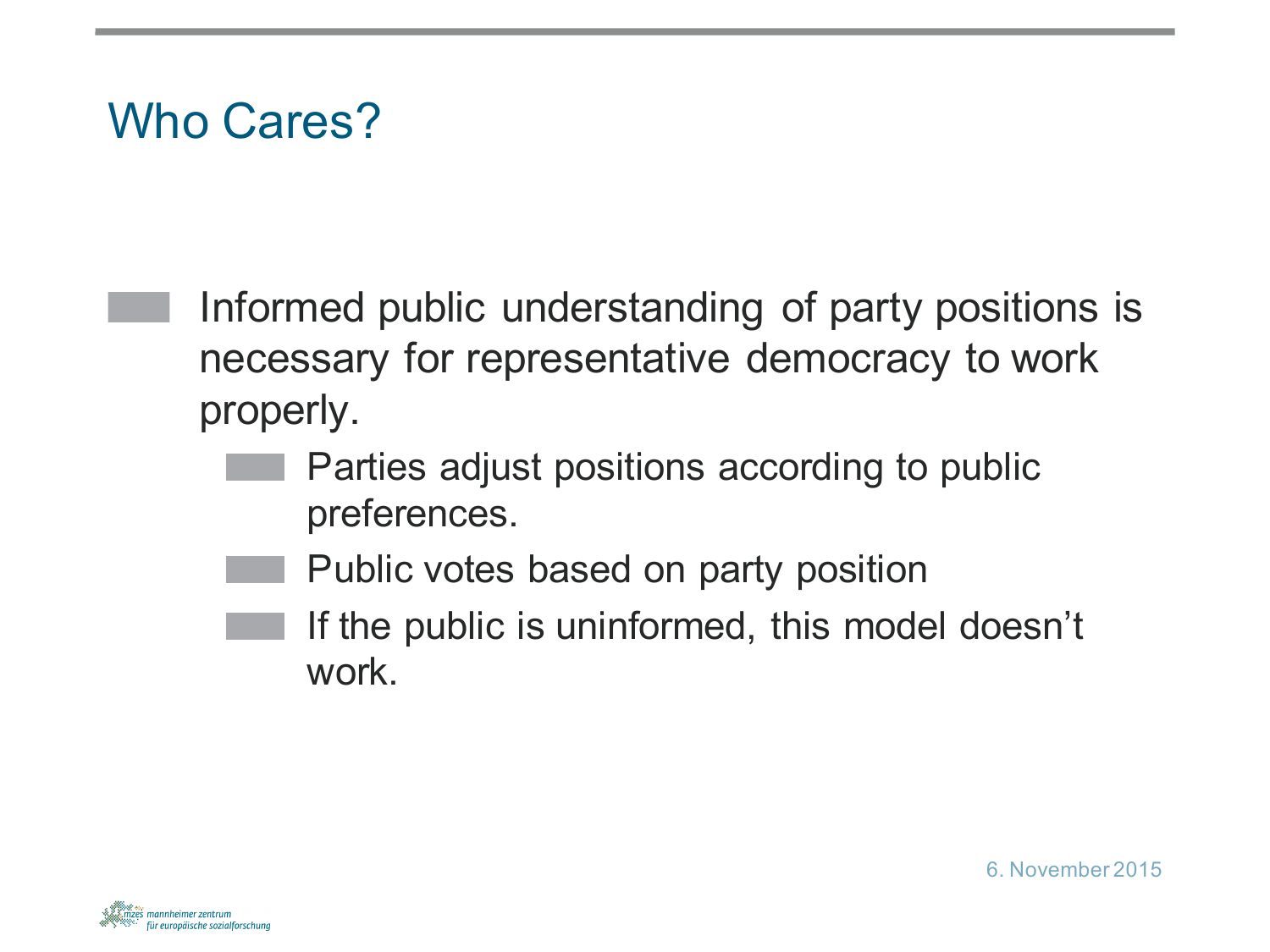Determinants of Accurate Party Placement

Party characteristics

Party-system characteristics



6. November 2015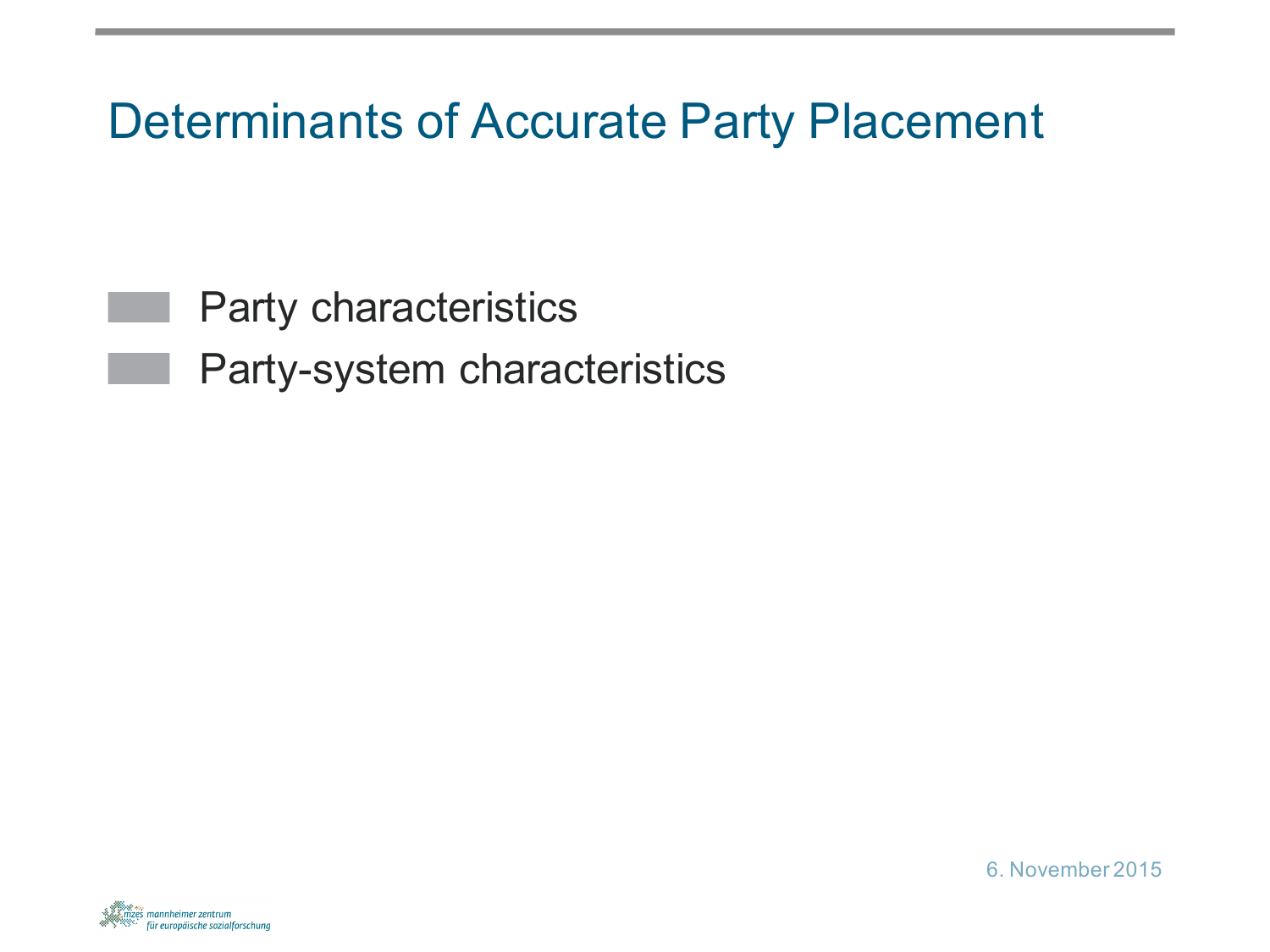## Party Characteristics

#### Party size

- Attempt to preserve past agendas and distinguish selves from competitors regarding policies.
	- L/R dimension is dominant
	- More info on large party's L/R position
- EU integration depoliticized
	- Larger parties collude on issues of EU integration
	- Less info on large party's EU position

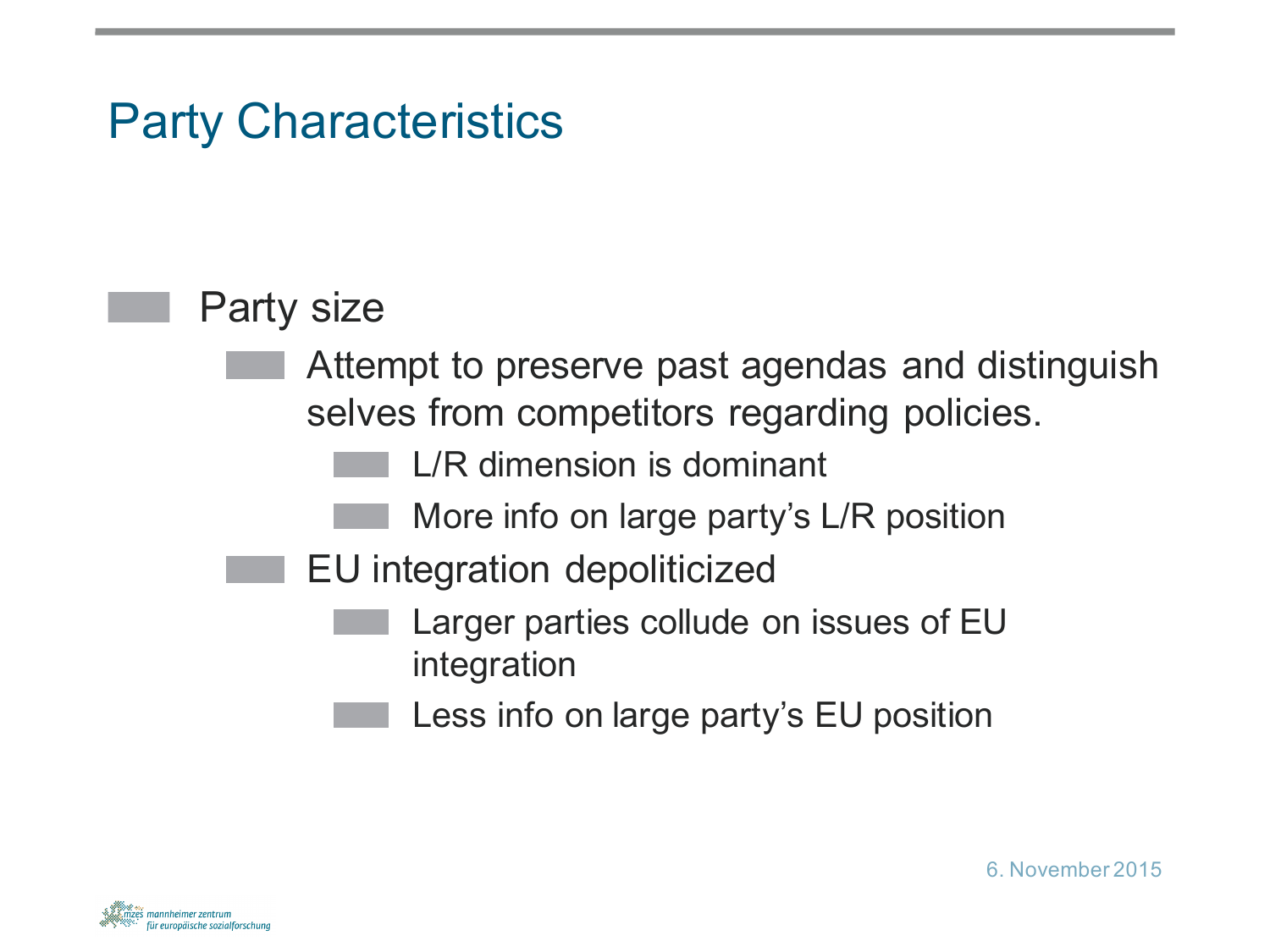## Party Characteristics

#### Governing status

- Parties in government have greater visibility, and comment on current affairs and reaffirm policy position.
	- L/R is the dominant policy dimension
		- Voters should have more information on government party positions on L/R dimension
	- EU integration depoliticized
		- Government avoid discussing EU integration
			- Non-government parties politicize EU integration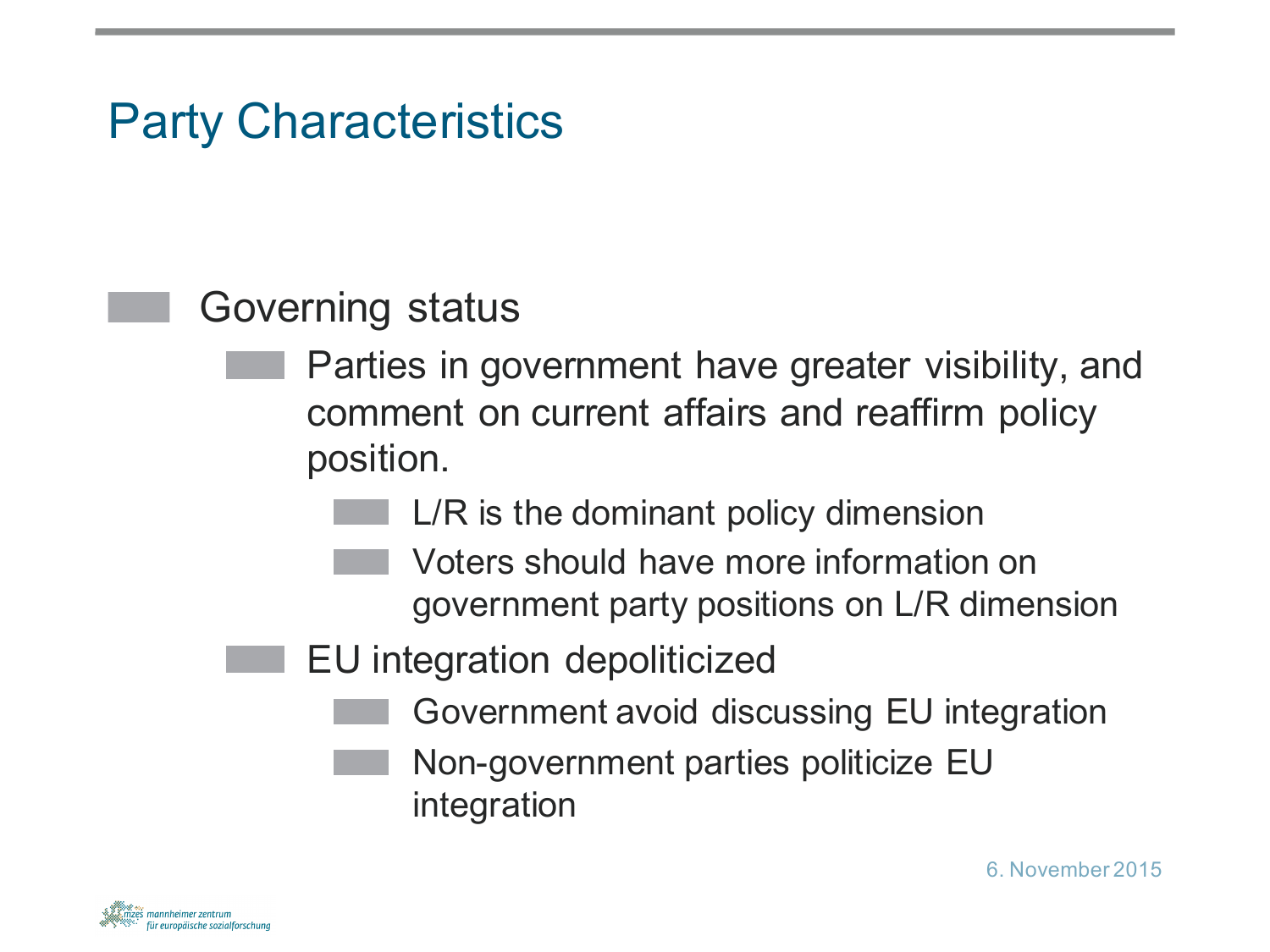## Party-System Characteristics

#### Fractionalization

- More fractionalization means parties strive to be ideologically distinct
- Leads to parties taking sides on L/R and EU integration issues and more policy information
- Public should be more accurate for both dimensions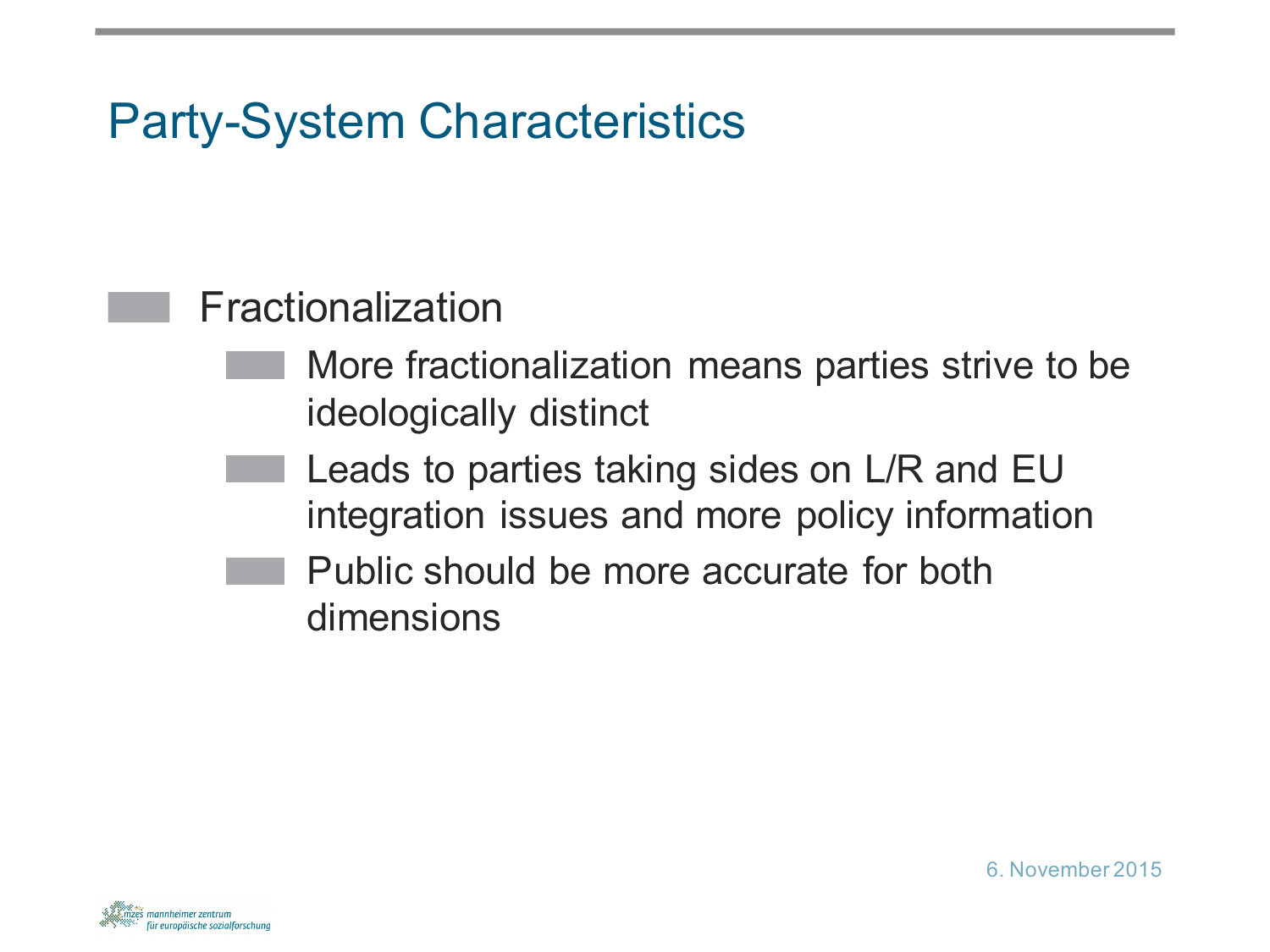## Party-System Characteristics

#### Polarization

- More polarization means a differentiated ideological supply
- Differentiated ideological supply means more information on policy positions
- Public should be more accurate for both dimensions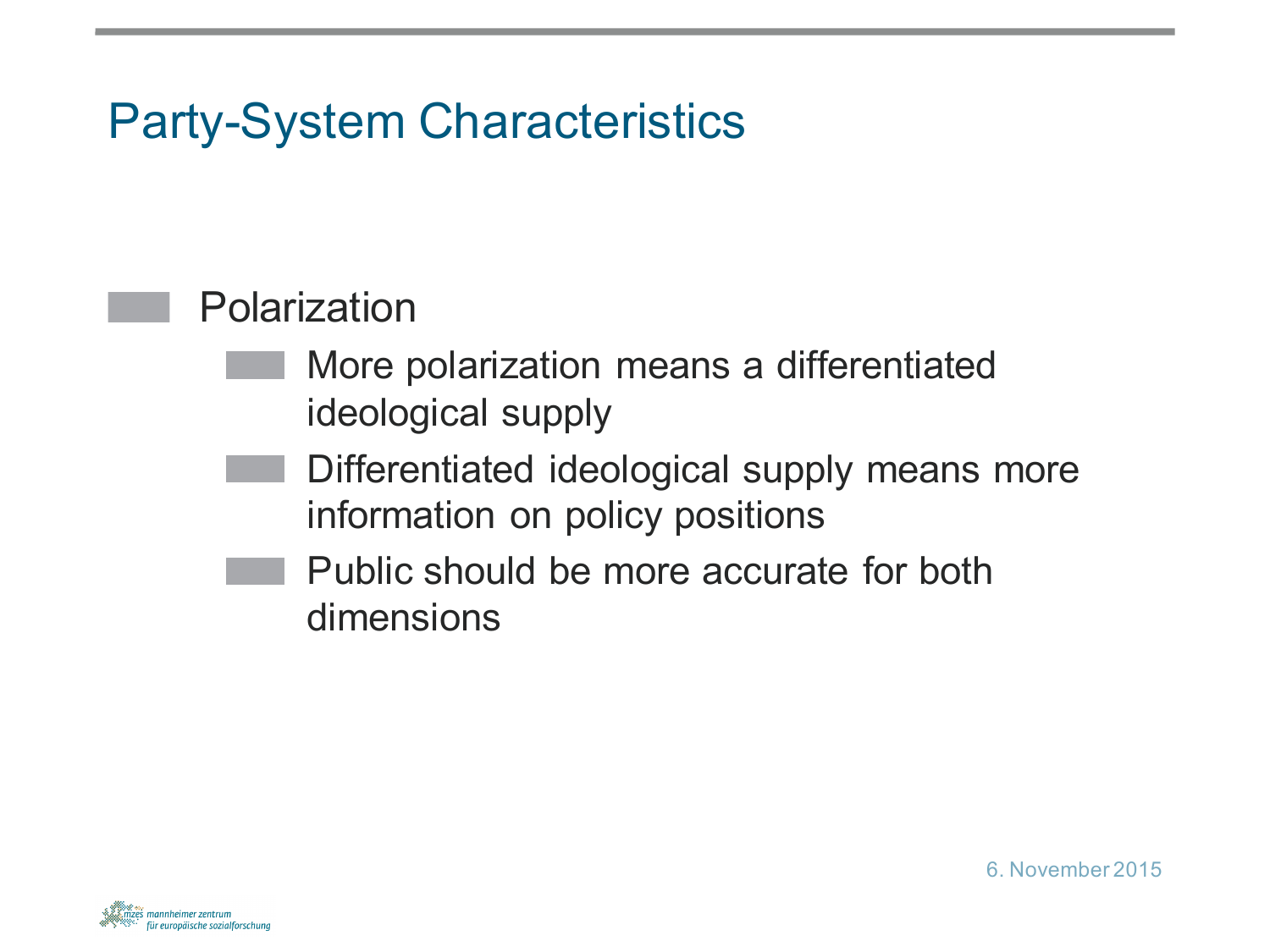## **Hypotheses**

Greater party size  $\rightarrow$  greater accuracy on L/R Greater party size  $\rightarrow$  no effect on accuracy on EU Government party  $\rightarrow$  greater accuracy on L/R Government party  $\rightarrow$  less accuracy on EU Fractionalization  $\rightarrow$  greater accuracy on L/R Fractionalization  $\rightarrow$  greater accuracy on EU Polarization  $\rightarrow$  greater accuracy on L/R Polarization  $\rightarrow$  greater accuracy on EU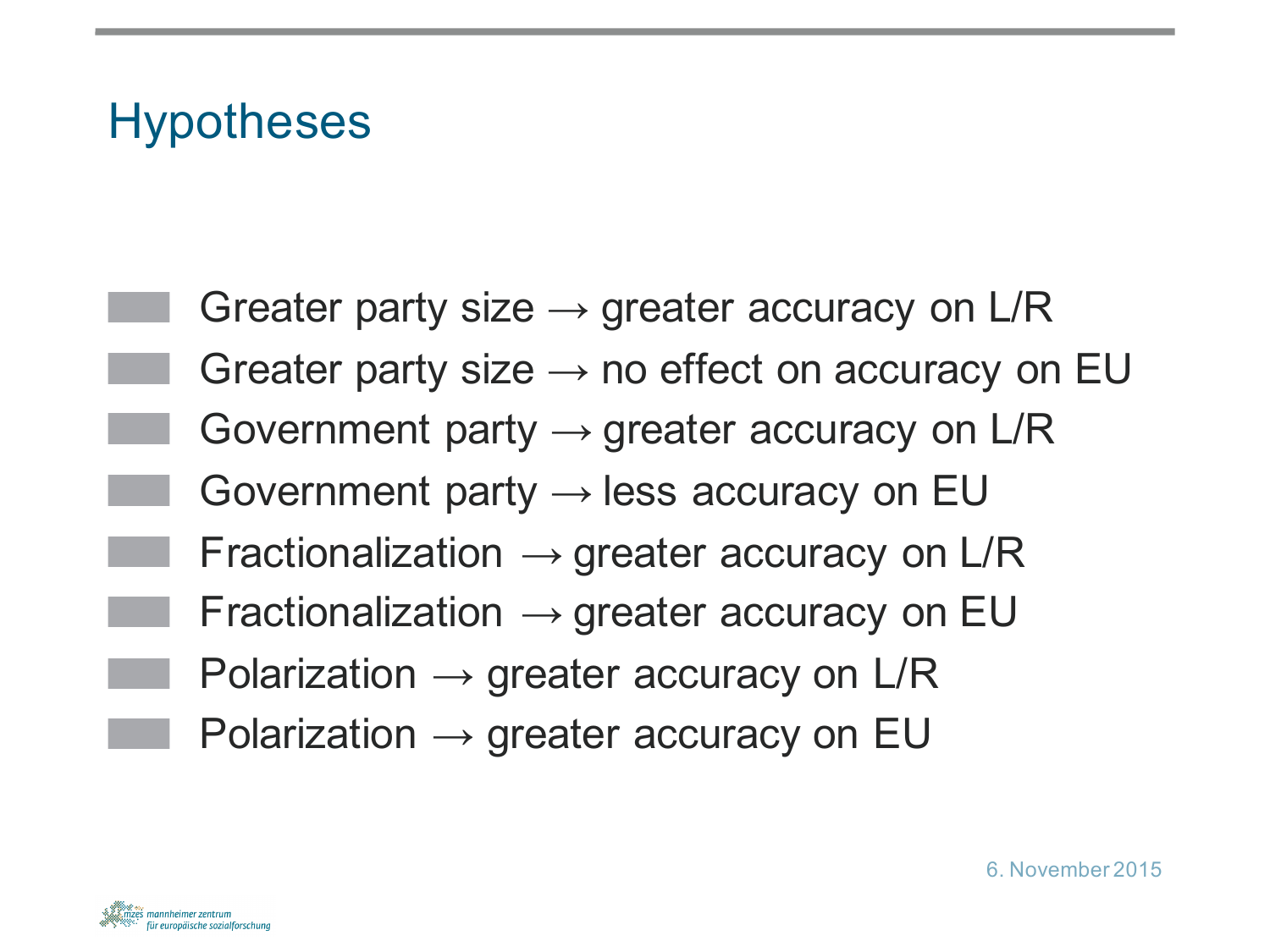## Dependent Variables

Public accuracy in placing parties on a L/R dimension and on an EU integration dimension.

- 2009 EES Voter Study and Euromanifestos data
- Voter Study
	- Placed parties on LR and EU (0-10)
	- Mean placement
	- Euromanifestos
		- LR position and EU position (-100 to 100)
			- Rescaled (0-10)

|Mean voter placement-Parties' "true" placement|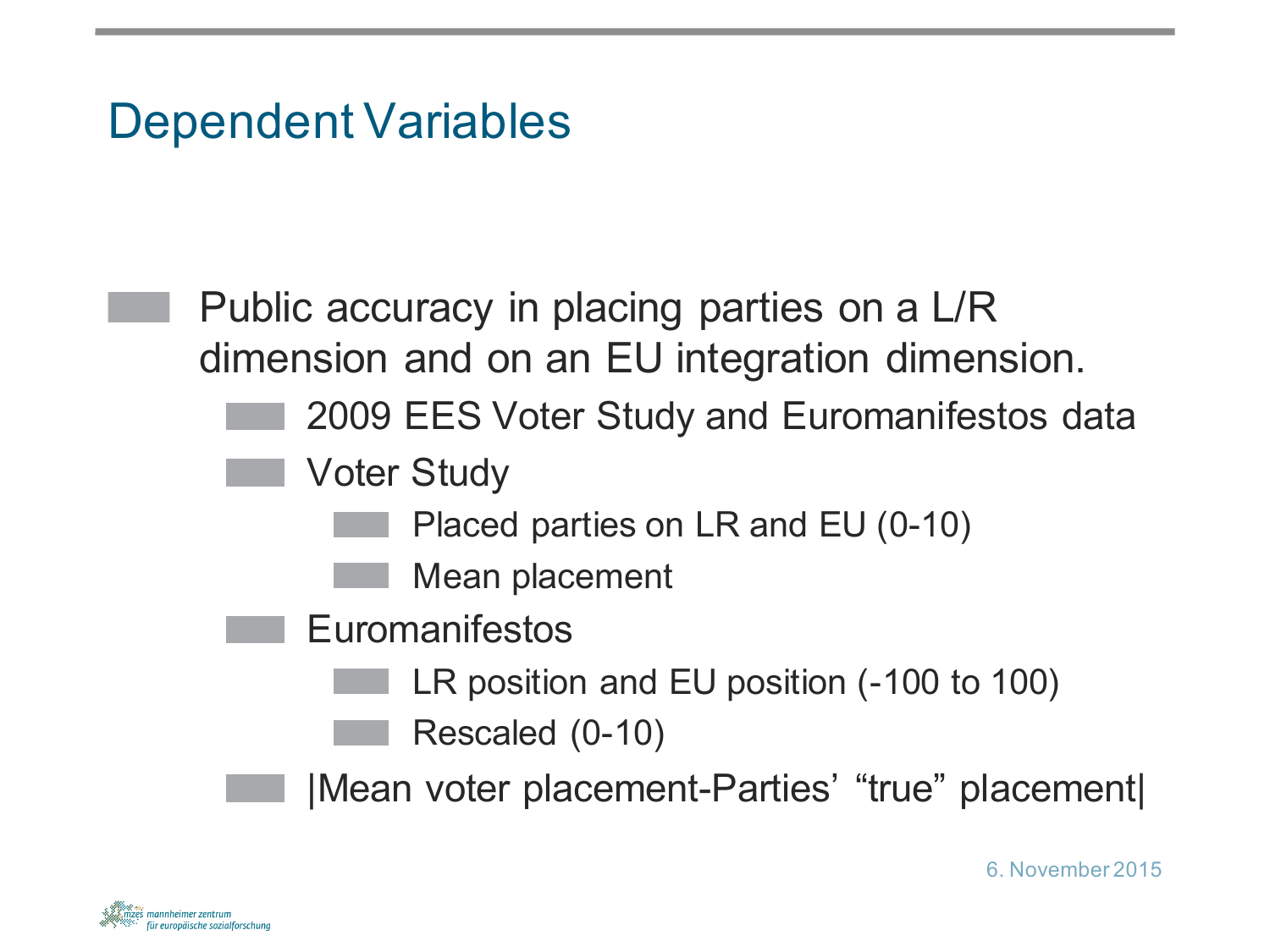## Dependent Variables

|Mean voter placement-Parties' "true" placement| Unit of analysis: Party Left/right spectrum 0.004 (Latvian People's Party) to 3.90 (French Extreme Left) Mean: 1.56; SD: 1.01 EU integration spectrum 0.006 (Slovenian People's Party) to 2.96 (Basque Nationalist Party) Mean: 0.72; SD: 0.60

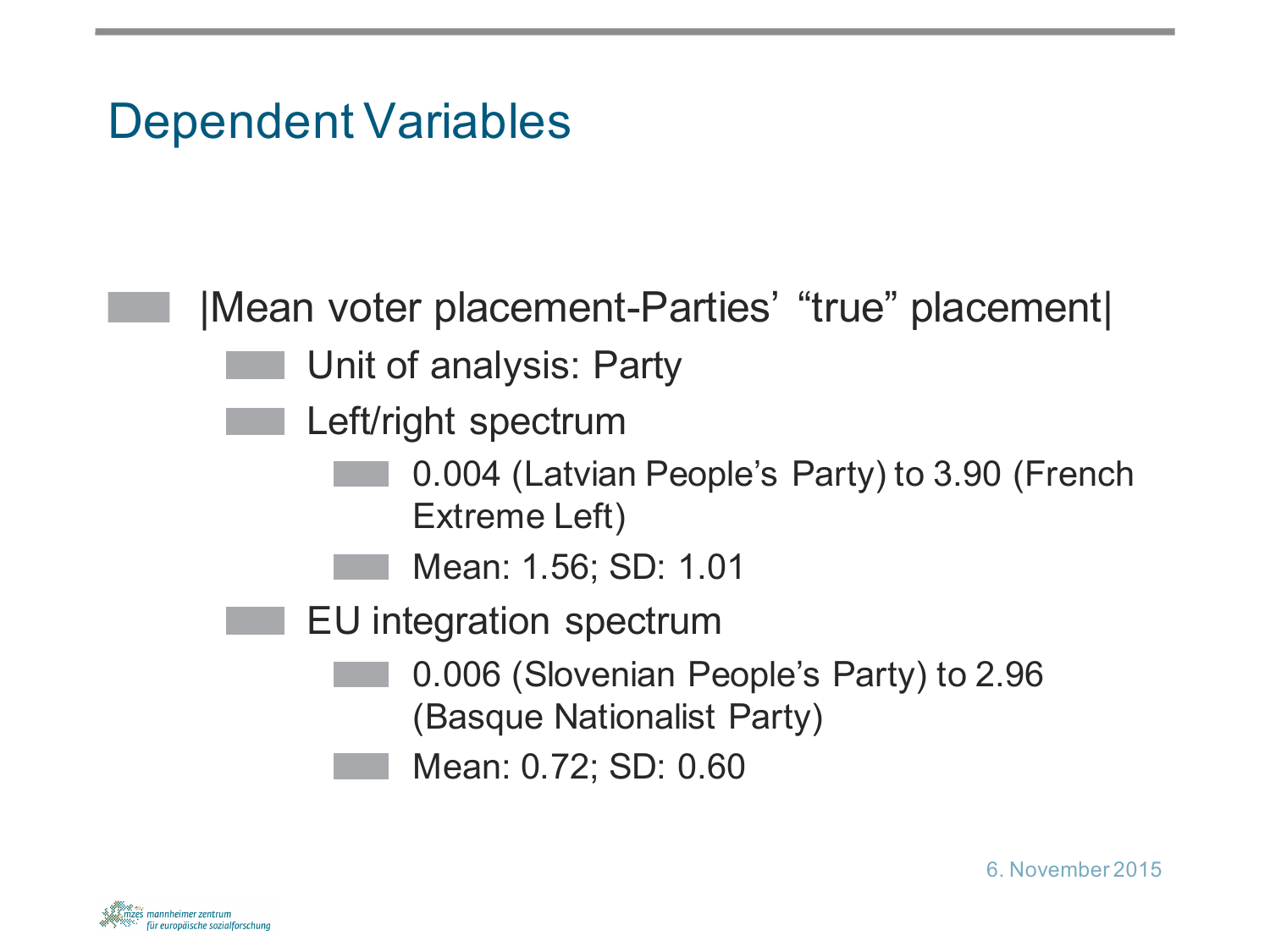## Independent Variables

#### Four main independent variables

- Party size: Vote share in last national parliamentary election
- Governing status: Dummy denoting if party was in government in 2009
	- Fractionalization: Inverted Herfindahl index of government parties (1=more fractionalization)
		- Polarization (Dalton 2008)
- *PI=√{∑(party vote share)\*([party L/R scorei – party system average L/R score]/5)2}*

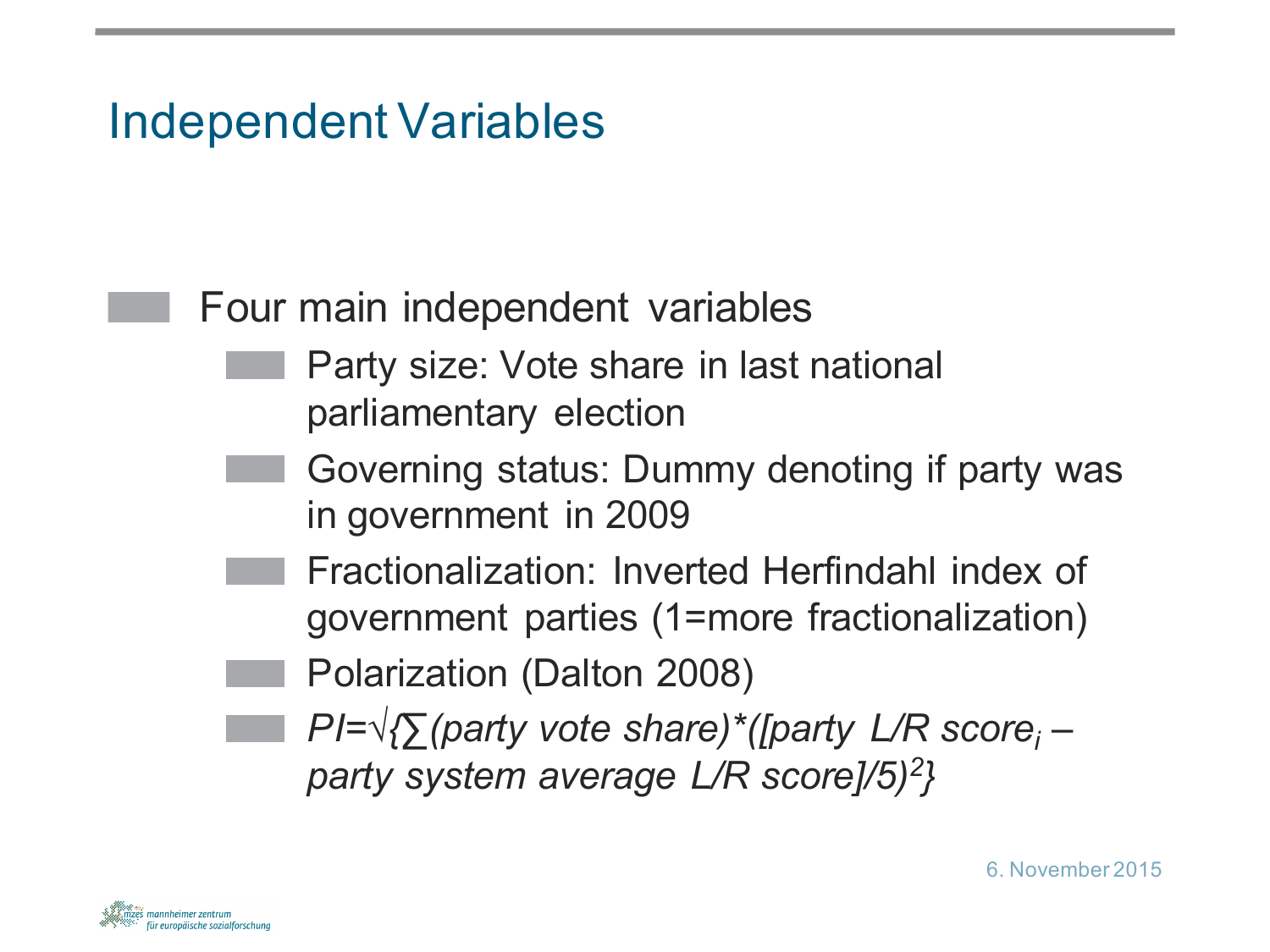## Analytical Strategy

Political parties are nested within countries We include predictors at both party and partysystem level

Linear mixed models with varying-intercepts

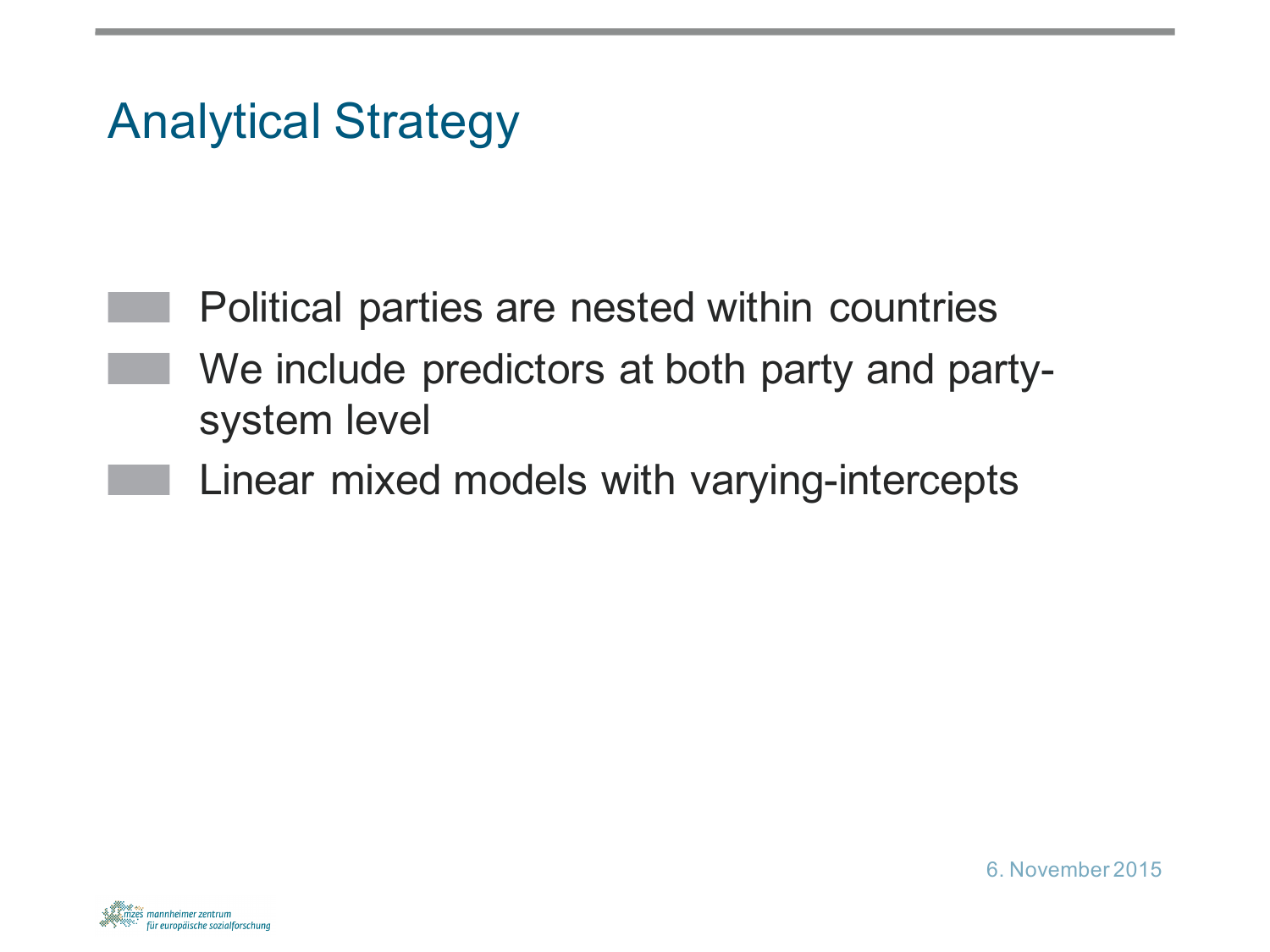## How Accurate is the Public?



**Scatterplot of Parties' L/R Positions and Public's Placement of Parties** 6. November 2015

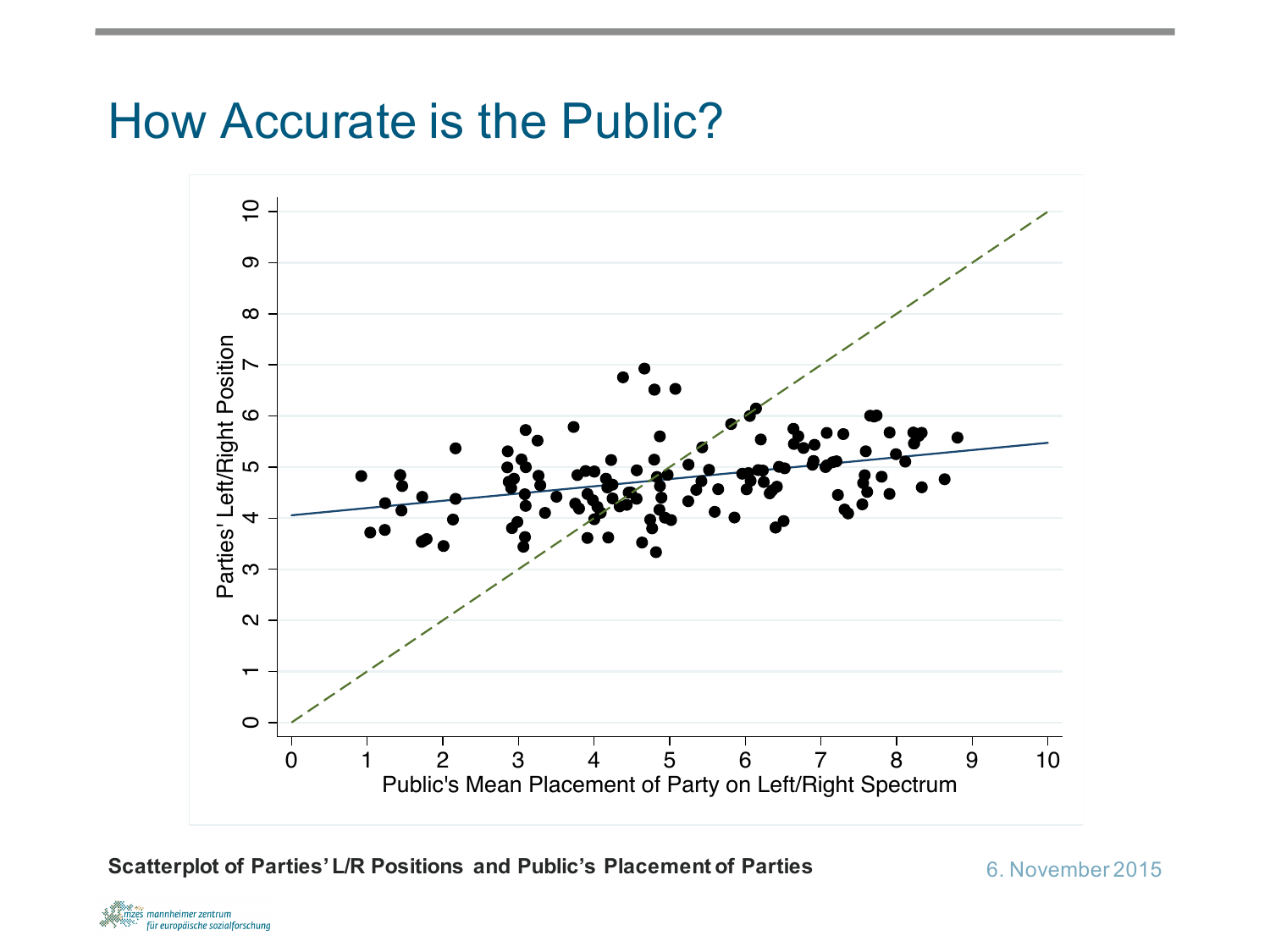## How Accurate is the Public?



**Scatterplot of Parties' EU Positions and Public's Placement of Parties** 6. November 2015

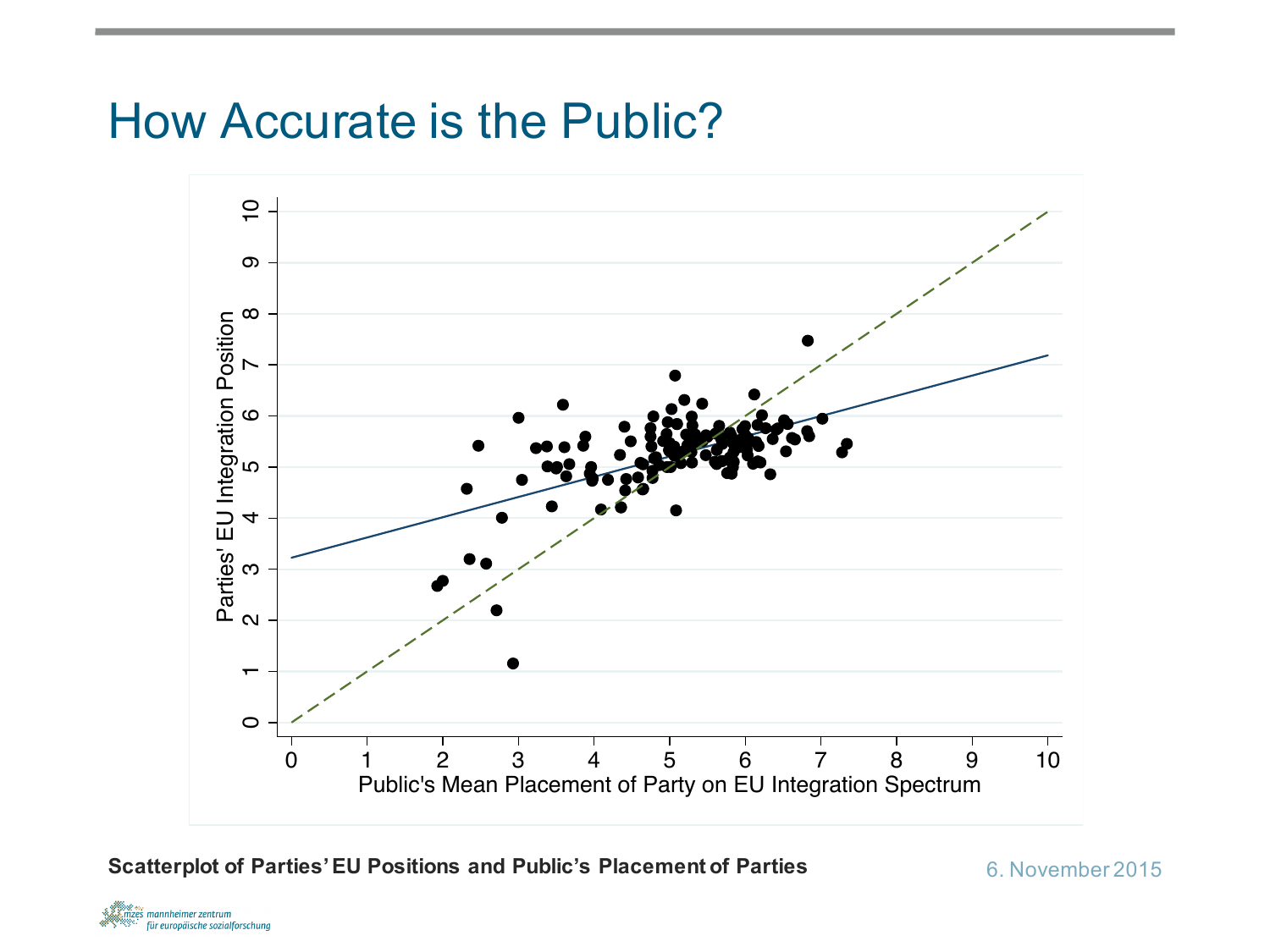## **Results**

| Variable                            | <b>Model 1</b>          | <b>Model 2</b>      | <b>Model 3</b> | <b>Model 4</b>     |  |  |  |  |
|-------------------------------------|-------------------------|---------------------|----------------|--------------------|--|--|--|--|
| <b>Party Characteristics</b>        | <b>Coefficient (SE)</b> |                     |                |                    |  |  |  |  |
| <b>Party Size</b>                   |                         | $0.01$ **<br>(.007) |                | $-0.01*$<br>(.004) |  |  |  |  |
| <b>Member of Government</b>         |                         | $-0.13$             |                | 0.12               |  |  |  |  |
| <b>Party-system Characteristics</b> |                         | (.18)               |                | (.10)              |  |  |  |  |
| Fractionalization                   |                         | $0.06*$<br>(.04)    |                | $-0.04*$<br>(.02)  |  |  |  |  |
| <b>Polarization</b>                 |                         | $0.02**$<br>(.009)  |                | $-0.002$           |  |  |  |  |
| <b>Controls</b>                     |                         |                     |                | (.005)             |  |  |  |  |
| <b>EU/LR Spectrum Accuracy</b>      |                         | $0.27**$<br>(.15)   |                | $0.07*$<br>(.05)   |  |  |  |  |
| <b>Education</b>                    |                         | $-.40$<br>(.28)     |                | $0.39***$<br>(.15) |  |  |  |  |
| <b>2004 Member State</b>            |                         | 0.08<br>(.23)       |                | 0.03<br>(.13)      |  |  |  |  |
| <b>Original Member State</b>        |                         | 0.25<br>(.25)       |                | $-0.22$<br>(.13)   |  |  |  |  |
| Constant                            | $1.55***$               | 1.82**              | $0.72***$      | $-0.46$            |  |  |  |  |
|                                     | (.11)                   | (.94)               | (.06)          | (.52)              |  |  |  |  |
| <b>Random-effects Parameters</b>    |                         |                     |                |                    |  |  |  |  |
| <b>Variance of Constant</b>         | 0.14                    | 0.02                | 0.02           | 0.001              |  |  |  |  |
|                                     | (.08)                   | (.05)               | (.02)          | (.01)              |  |  |  |  |
| <b>Variance of Residual</b>         | 0.87                    | 0.78                | 0.34           | 0.27               |  |  |  |  |
| N                                   | (.11)<br>143            | (.11)<br>134        | (.04)<br>143   | (.04)<br>134       |  |  |  |  |

*Notes*: Table entries are linear mixed model regression coefficients with standard errors in parentheses. The dependent variable in the analysis is the parties' position on a left/right or an EU integration spectrum.

\*p $\leq$ .075, \*\* p $\leq$ .05, \*\*\* p $\leq$ .01 in a one-tailed test.



<sup>6.</sup> November 2015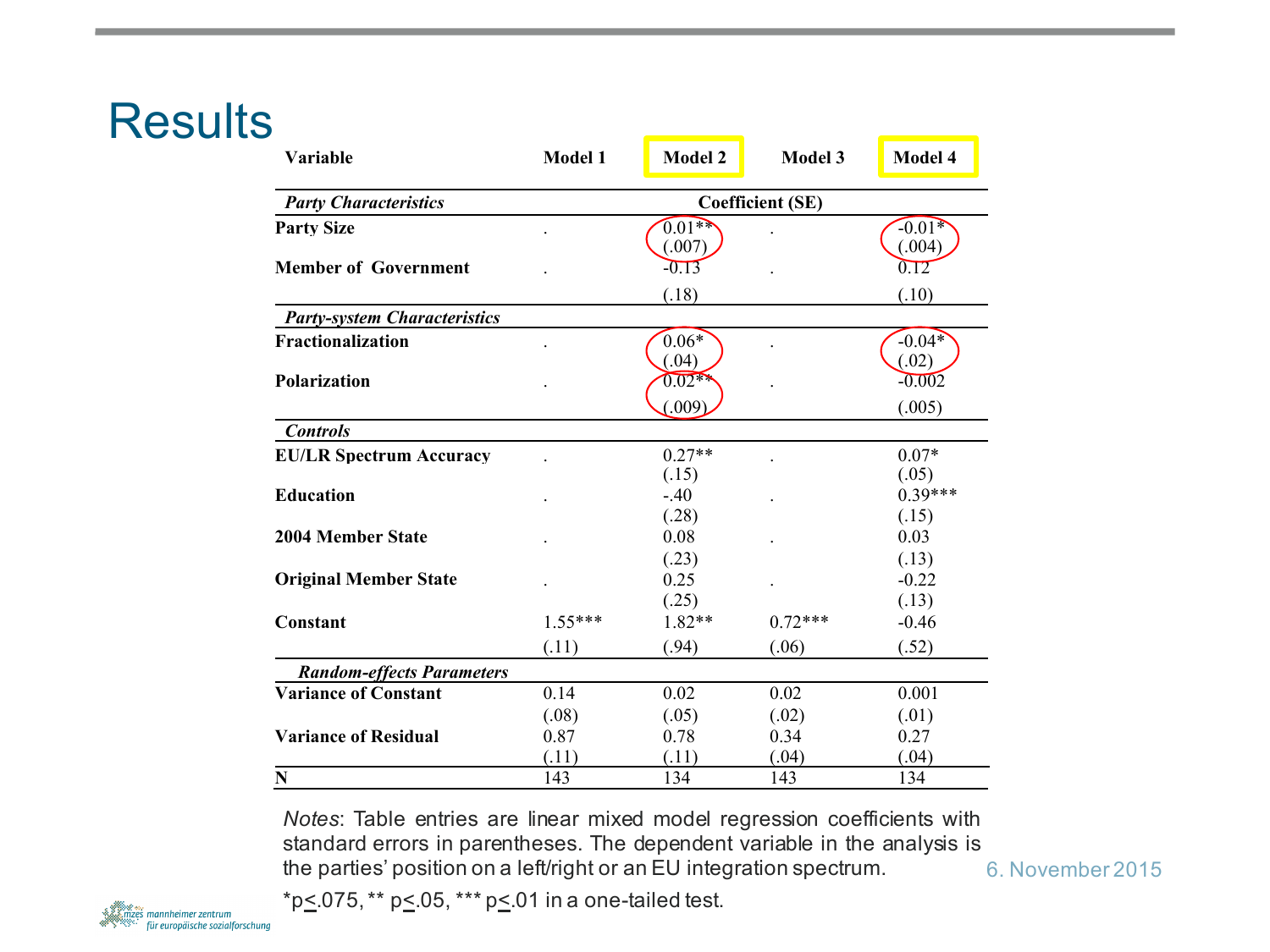## Why the Strange Findings?

#### Findings are somewhat puzzling

- Larger parties: factions may confuse voters on left/right dimension, fewer factions on EU dimension
- In fractionalized or polarized system number of parties may create noise along L/R dimension
- There may be less noise in fractionalized systems and with larger parties along the EU dimension.
- Election effects?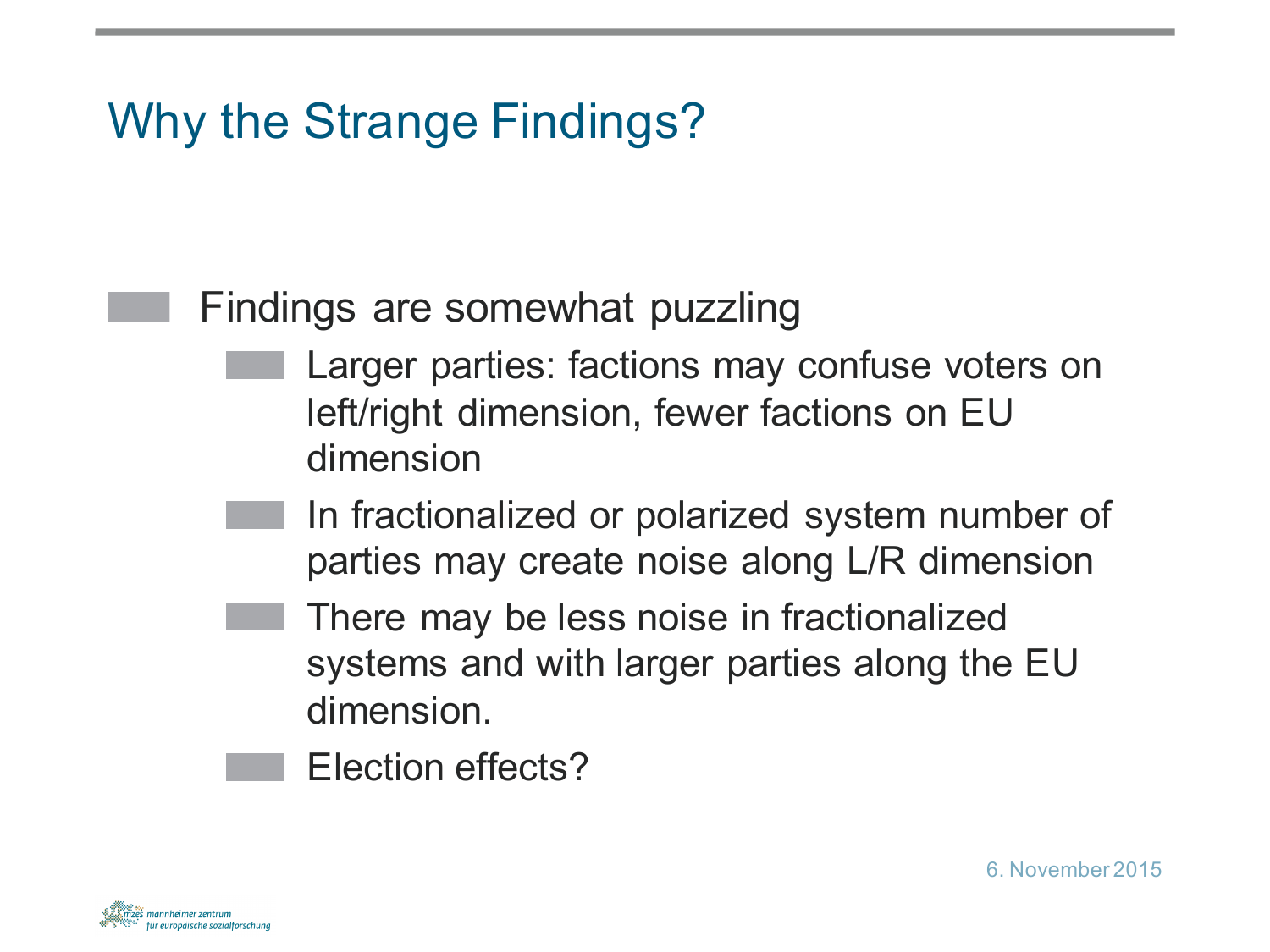## **Implications**

Findings have important implications for understanding political representation and responsiveness.

- Larger parties should be more responsive to public on EU dimension (in EP elections)
	- Parties in more fractionalized and/or polarized systems will be less responsive to public on left/right dimension (in EP elections)
	- Parties in more fractionalized systems will be more responsive to public on EU dimension (in EP elections)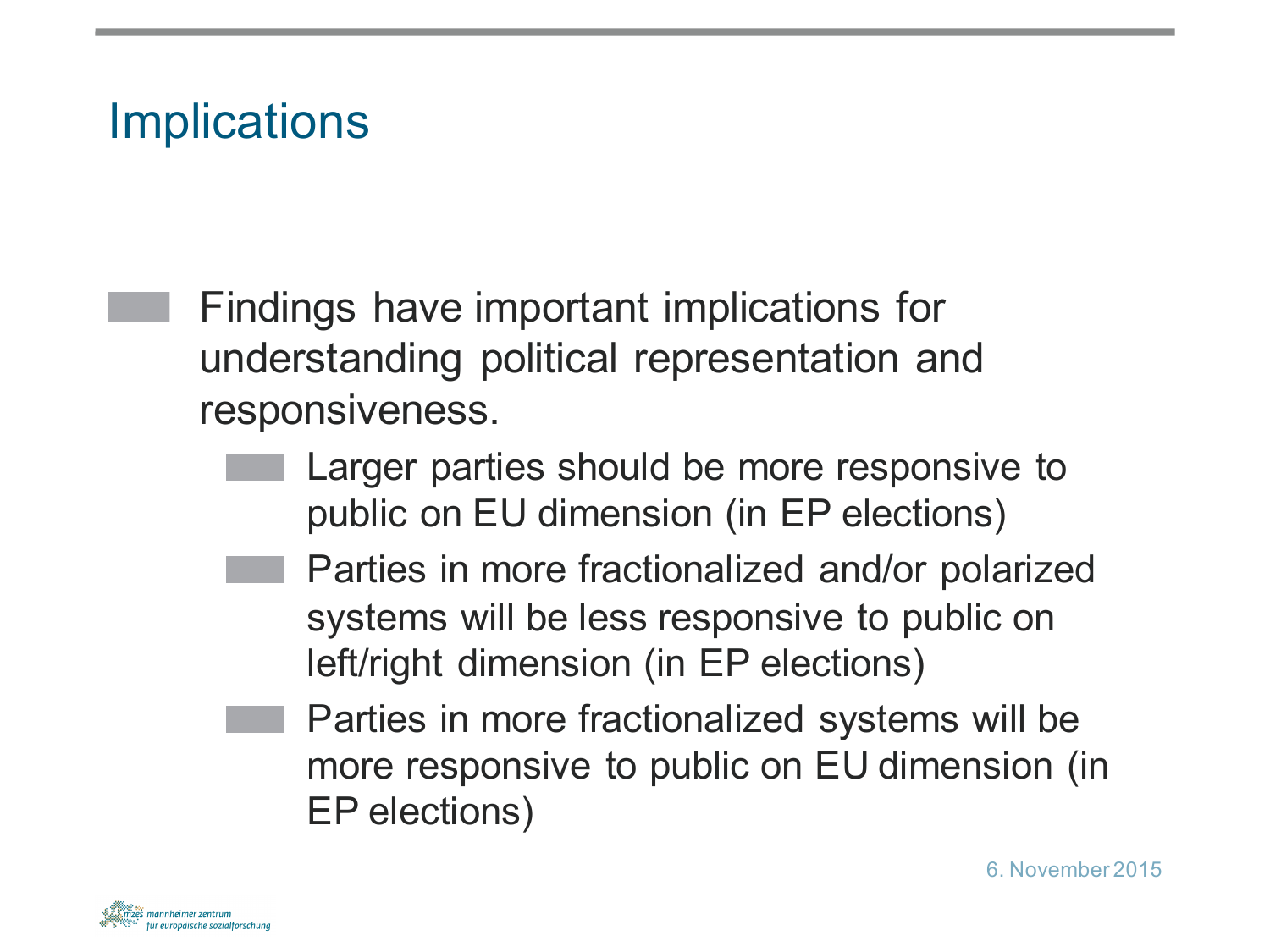## Future Research

Theoretical development to explain findings Multiple elections 2014 EP elections National elections Additional measures of parties' "true" positions

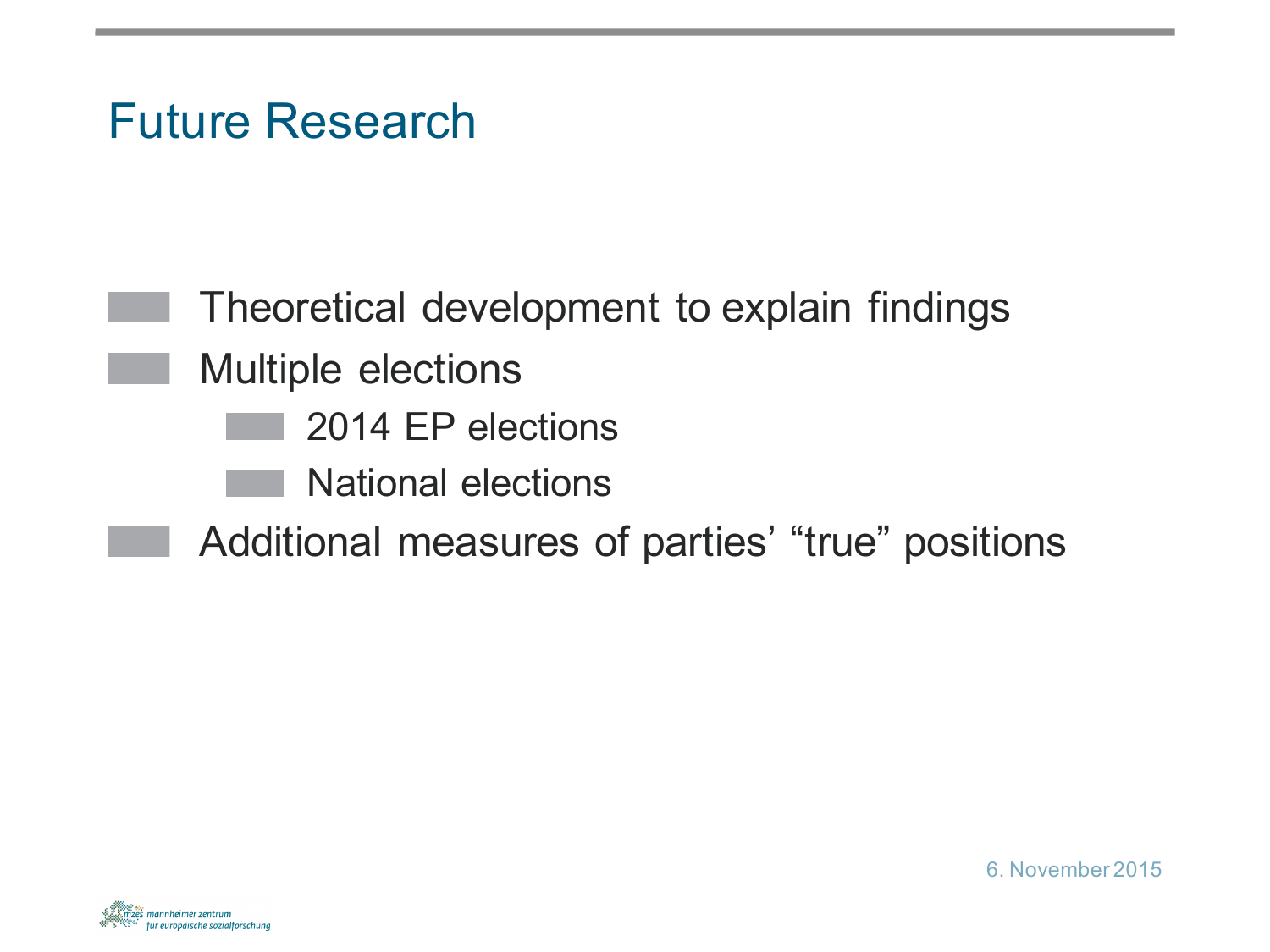# Policy Positions in the Eyes of the Beholder

Voters' Understanding of Parties' Positions on the Left/Right and on European Integration

Christopher Williams & Christine Arnold 6. November 2015



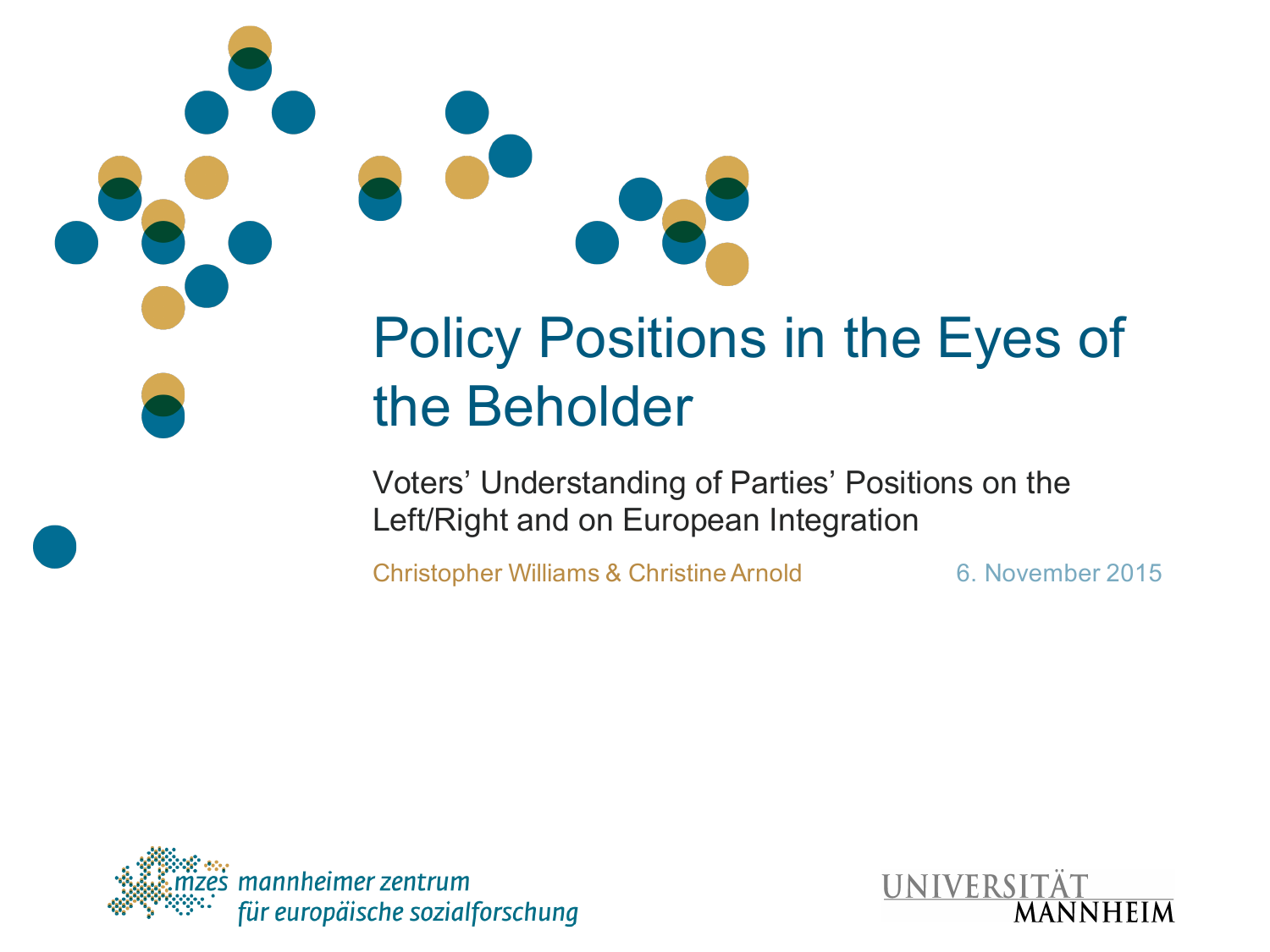## Control Variables

- Public's accurate placement of party on L/R or EU spectrum
- Average education level in country
	- EU accession dummies
		- Original member state
		- 2004 or after

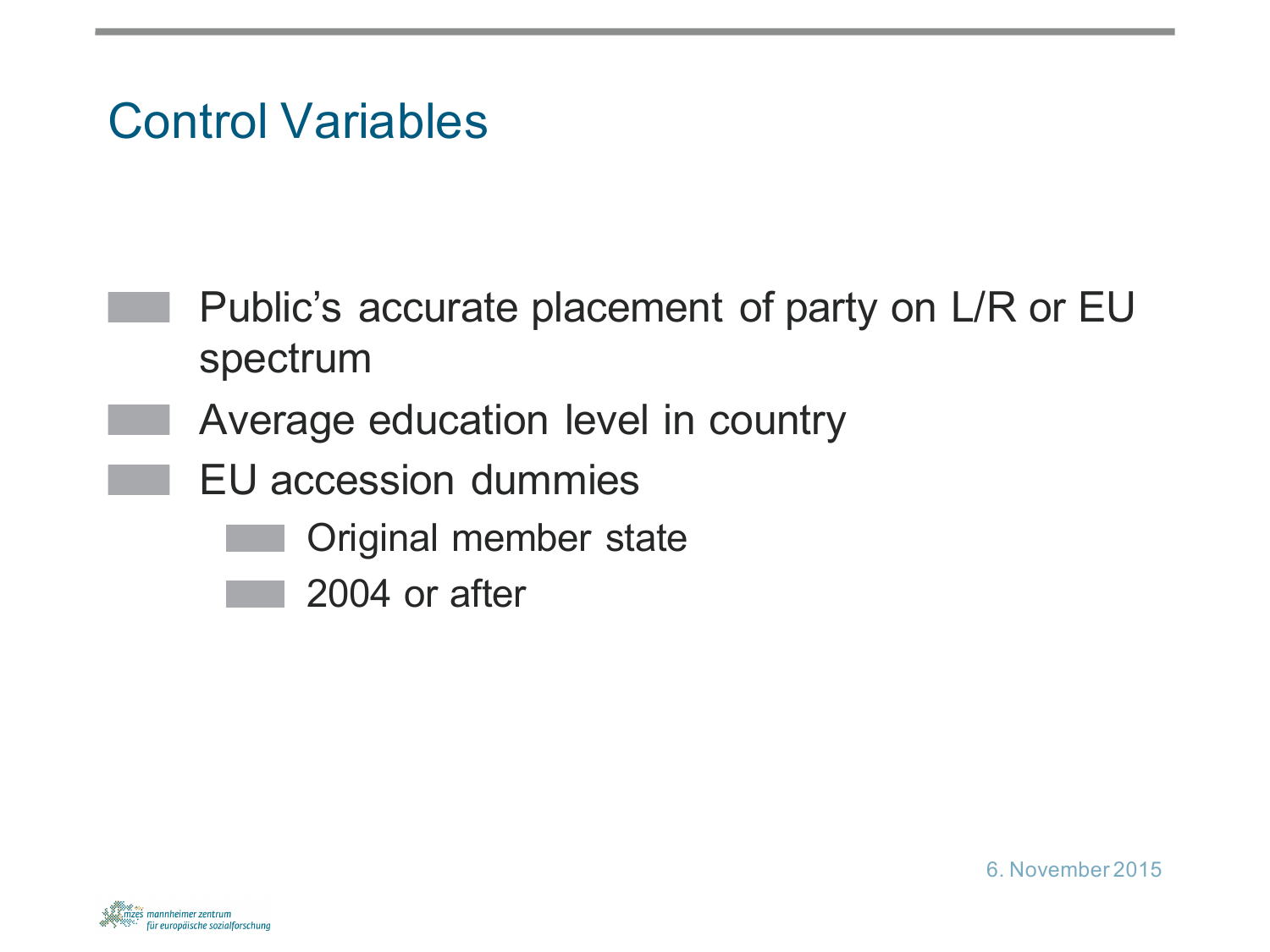## Distribution of Accurate Placement (L/R Dimension)



zes mannheimer zentrum für europäische sozialforschung 6. November 2015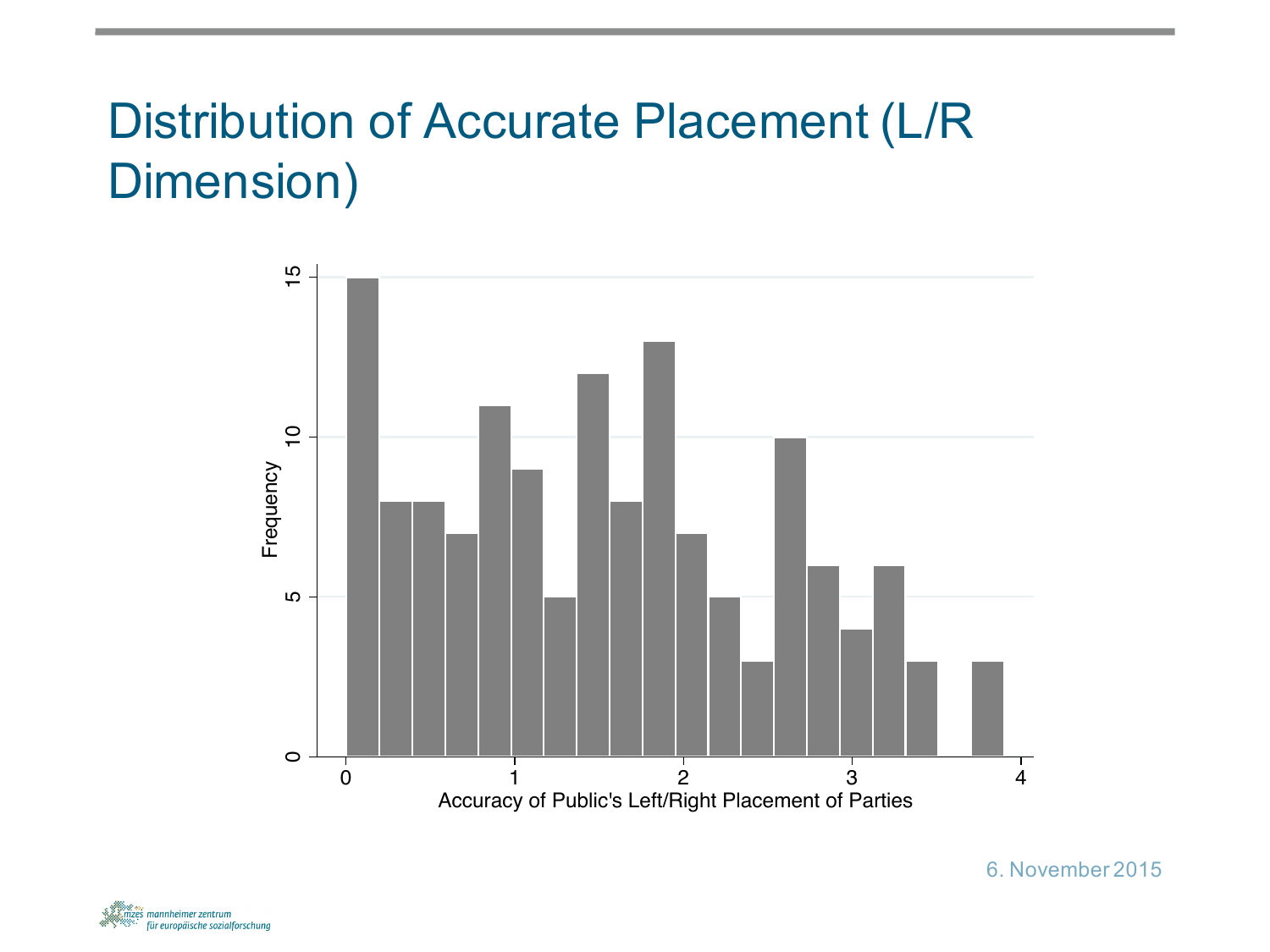## Distribution of Accurate Placement (EU Dimension)



zes mannheimer zentrum für europäische sozialforschung 6. November 2015